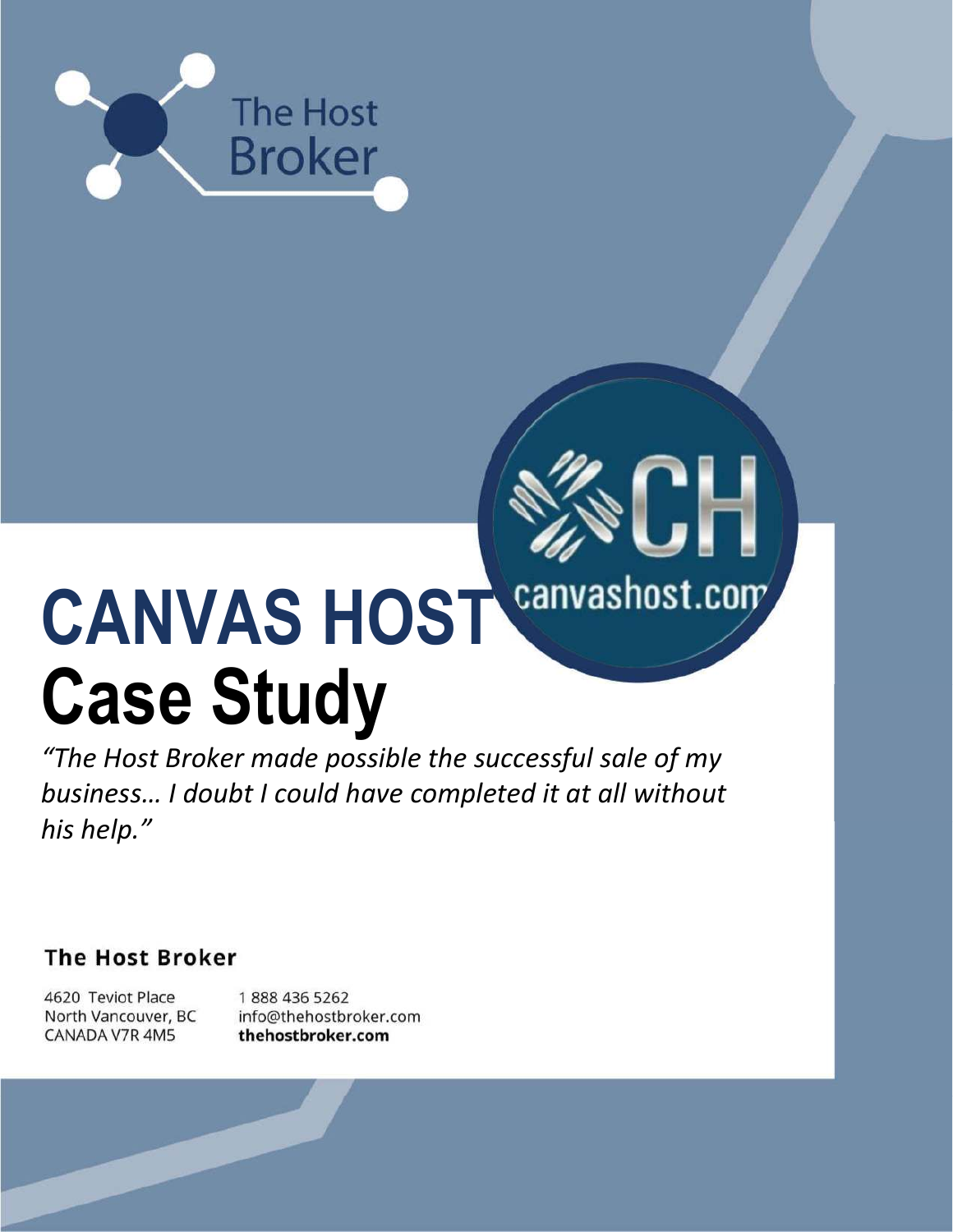After years of success in growing a hosting business to 5,000 customers and 10,000 accounts, the owner of Canvas Host was looking to transition out of hosting to pursue other interests. Selling any business can be complicated and full of issues unfamiliar to buyer and seller alike. The Canvas Host owner had worked with The Host Broker in the past to acquire other hosting businesses. Now, his needs would originate on the other side of the table as a seller.

## THE PROBLEM

With all that went into building Canvas Host over 20 years, the decision of who to sell to would be difficult. In addition to the financial component of a sale, migrating 5,000 customers and 10,000 websites would require significant technical work. Finally, those customers and the hosting community at large viewed Canvas Host as "Portland's sustainable alternative to GoDaddy." It would not be acceptable to simply sell Canvas Host to the highest bidder. The fit needed to be right for everyone.

## THE HOST BROKER **SOLUTION**

With over two decades of helping facilitate acquisitions in the hosting, managed services, and information technology spaces, Hartland Ross and the team at The Host Broker offer the level of experience and expertise necessary to make the deal process organized and efficient for buyers and sellers alike. Offering knowledge and counsel acquired over time, The Host Broker provided the Canvas Host ownership group with peace of mind during the sale of what was their life's work.

# WORKING WITH THE HOST BROKER

Choosing to sell a business can be complicated and stressful. The owner of Canvas Hosting detailed the experience in his own words:

"Without any hesitation, I can say that Hartland and his team made possible the successful sale of my business… I doubt I could have completed it at all without his help. There were many times of uncertainty and worry for me; he was there the entire time, calm voice of reason, patient through my anxieties, rock steady in his voice, always cheerful and kind.



#### **The Host Broker**

4620 Teviot Place North Vancouver, BC CANADA V7R 4M5

604 731 5530 info@thehostbroker.com thehostbroker.com